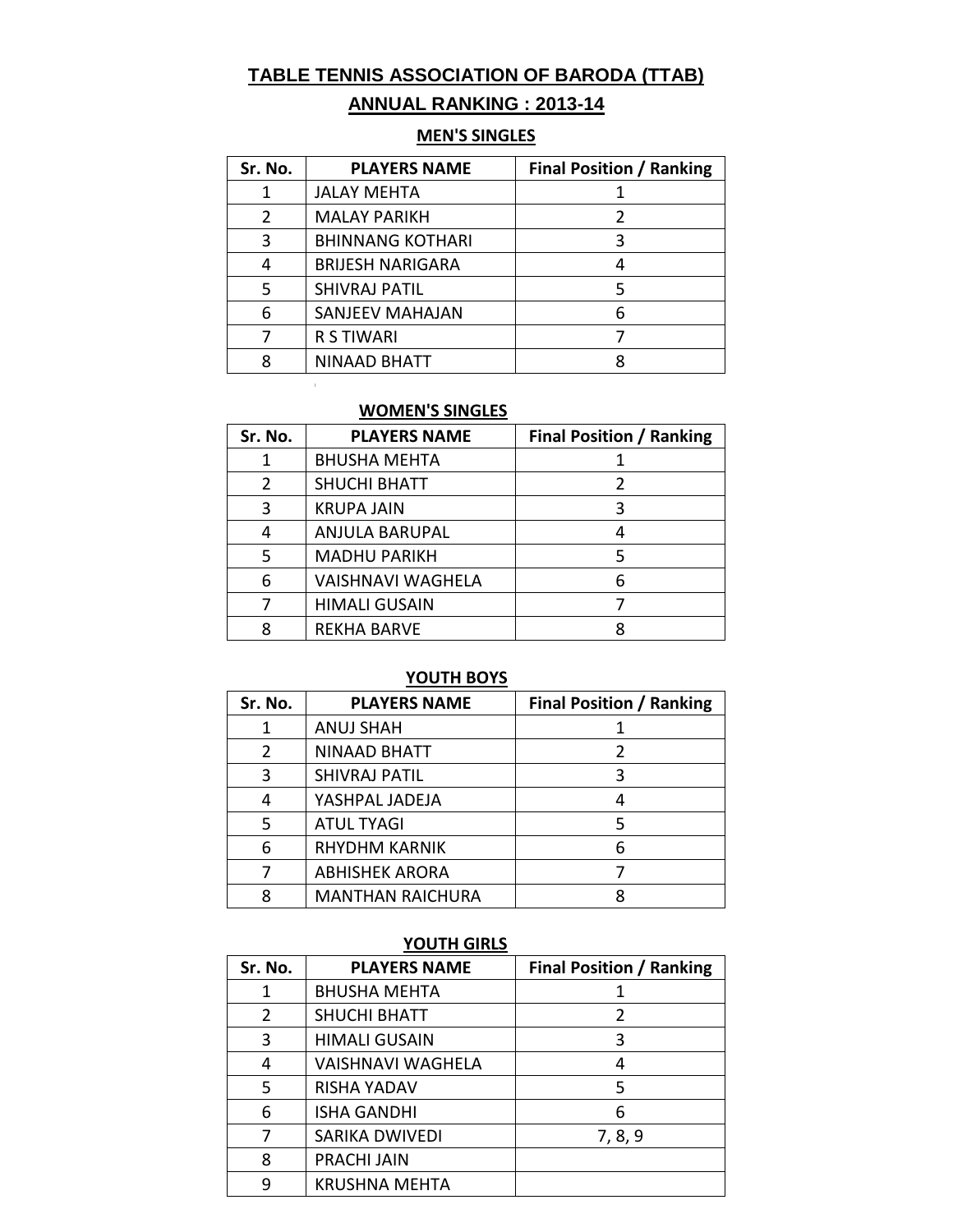#### **JUNIOR BOYS**

| Sr. No. | <b>PLAYERS NAME</b>     | <b>Final Position / Ranking</b> |
|---------|-------------------------|---------------------------------|
| 1       | PARIKSHIT SORATHIA      |                                 |
| 2       | <b>ANUJ SHAH</b>        | 2                               |
| 3       | <b>ATUL TYAGI</b>       | 3                               |
| 4       | RHYDHM KARNIK           |                                 |
| 5       | NINAAD BHATT            | 5                               |
| 6       | <b>MANTHAN RAICHURA</b> | 6 & 7                           |
|         | YASHPAL JADEJA          |                                 |
| 8       | SIDDHARTH BHARDWAJ      | 8&9                             |
| q       | <b>MALHAR THAKKAR</b>   |                                 |

#### **JUNIOR GIRLS**

| Sr. No. | <b>PLAYERS NAME</b>      | <b>Final Position / Ranking</b> |
|---------|--------------------------|---------------------------------|
| 1       | <b>SHUCHI BHATT</b>      |                                 |
| 2       | <b>ANKITA DIMRI</b>      |                                 |
| 3       | <b>HIMALI GUSAIN</b>     | 3                               |
| 4       | PRIYANSHI UPADHYAY       |                                 |
| 5       | <b>VAISHNAVI WAGHELA</b> |                                 |
| 6       | <b>MAUSHMIKA</b>         | 6, 7, 8                         |
|         | <b>B MONISHA</b>         |                                 |
| 8       | <b>STUTI DAVE</b>        |                                 |

#### **SUB JUNIOR BOYS**

| Sr. No. | <b>PLAYERS NAME</b>    | <b>Final Position / Ranking</b> |
|---------|------------------------|---------------------------------|
| 1       | PARIKSHIT SORATHIA     |                                 |
| 2       | <b>ATUL TYAGI</b>      |                                 |
| 3       | SAMARTH BHARDWAJ       | 3 & 4                           |
| 4       | <b>MALHAR THAKKAR</b>  |                                 |
| 5       | SIDDHARTH BHARDWAJ     | 5&6                             |
| 6       | <b>SAMEER KUMAR</b>    |                                 |
|         | <b>SUMIT SHYAM</b>     |                                 |
| 8       | <b>DEVESH SAUDAGAR</b> |                                 |

#### **SUB JUNIOR GIRLS**

| Sr. No. | <b>PLAYERS NAME</b>      | <b>Final Position / Ranking</b> |
|---------|--------------------------|---------------------------------|
| 1       | <b>ANKITA DIMRI</b>      |                                 |
| 2       | PRIYANSHI UPADHYAY       | 2                               |
| 3       | <b>VAISHNAVI WAGHELA</b> | 3                               |
| 4       | <b>KASHISH GOSWAMI</b>   | 4                               |
| 5       | <b>ANJALI DIMRI</b>      | 5&6                             |
| 6       | <b>DIYA CHAUHAN</b>      |                                 |
| 7       | <b>DIYA THAKKAR</b>      |                                 |
| 8       | <b>STUTI DAVE</b>        | 8&9                             |
| 9       | <b>B MONISHA</b>         |                                 |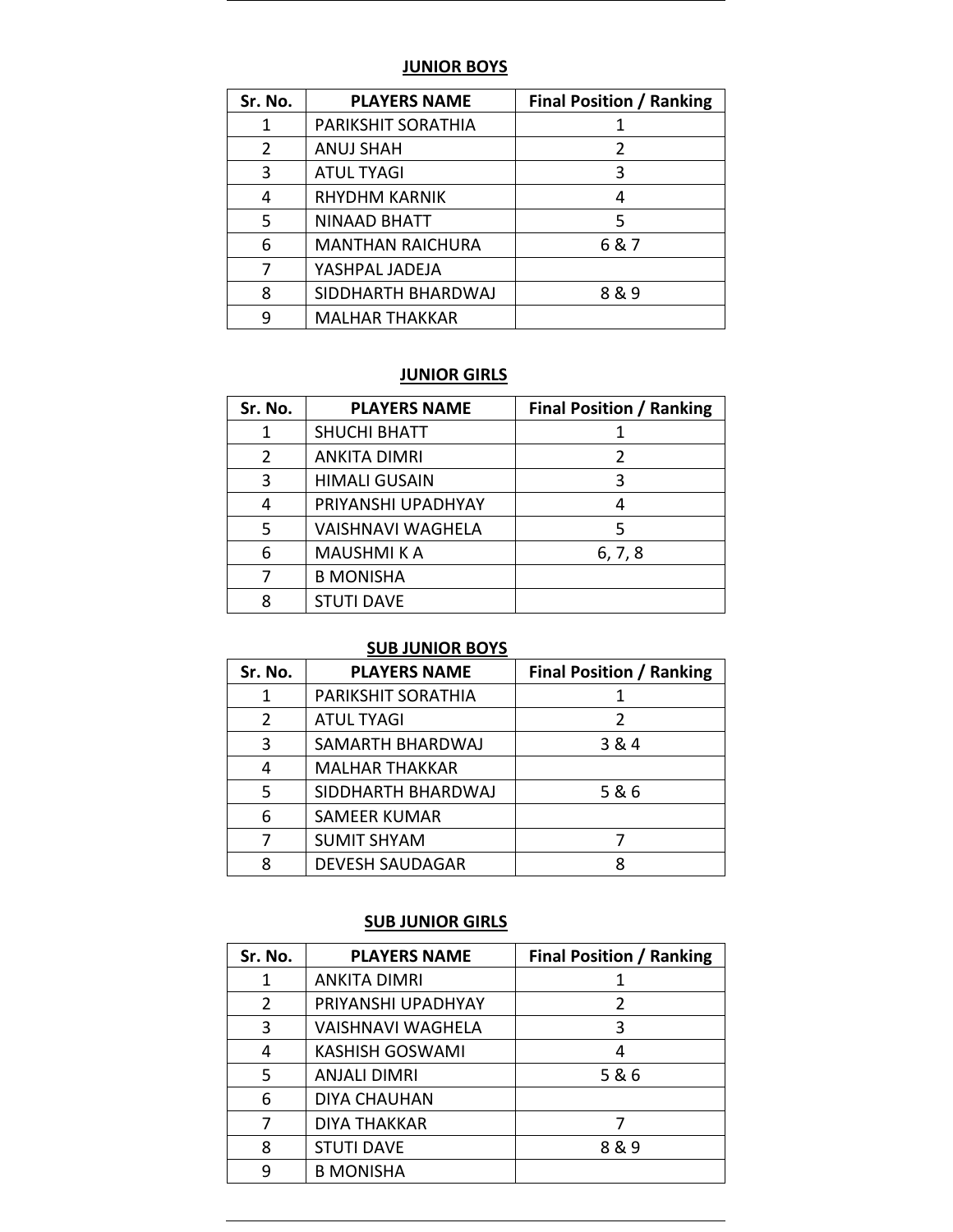### **CADET BOYS**

| Sr. No.        | <b>PLAYERS NAME</b>   | <b>Final Position / Ranking</b> |
|----------------|-----------------------|---------------------------------|
| 1              | <b>SUMIT SHYAM</b>    |                                 |
| $\overline{2}$ | ANARVA KAMDAR         | $\mathcal{P}$                   |
| 3              | <b>VIDIT DESAI</b>    | 3 & 4                           |
| 4              | <b>SOMESH PRASAD</b>  |                                 |
| 5              | <b>RITAM SHAH</b>     | 5                               |
| 6              | <b>AAYUSH SHAH</b>    | 6                               |
|                | <b>SHAIL DHARPALE</b> |                                 |
| 8              | <b>AMAN SHAH</b>      | 8&9                             |
| q              | <b>SUCHIR GUPTE</b>   |                                 |

#### **CADET GIRLS**

| Sr. No. | <b>PLAYERS NAME</b>    | <b>Final Position / Ranking</b> |
|---------|------------------------|---------------------------------|
|         | <b>KASHISH GOSWAMI</b> |                                 |
|         | <b>DIYA CHAUHAN</b>    |                                 |
|         | <b>ANJALI DIMRI</b>    |                                 |
|         | DIYA THAKKAR           |                                 |
|         | <b>JANHVI JANI</b>     | 5&6                             |
|         | <b>MEERA KAPADIA</b>   |                                 |

#### **MEN'S VETERAN 40+**

| Sr. No. | <b>PLAYERS NAME</b>    | <b>Final Position / Ranking</b> |
|---------|------------------------|---------------------------------|
|         | <b>SANJIV MAHAJAN</b>  |                                 |
| 2       | <b>MANISH PATEL</b>    |                                 |
| 3       | <b>H A CHAUHAN</b>     | 3 & 4                           |
| 4       | <b>DHAVLESH GUSAIN</b> |                                 |
| 5       | <b>JITYANG BHATT</b>   | 5                               |
| 6       | <b>SAMIR PATEL</b>     | 6&7                             |
|         | S BHASKARAN            |                                 |
| 8       | <b>NAVEEN SOOD</b>     |                                 |

## **MEN'S VETERAN 50+**

| Sr. No. | <b>PLAYERS NAME</b>     | <b>Final Position / Ranking</b> |
|---------|-------------------------|---------------------------------|
| 1       | DR. SHIVAJI KANATE      |                                 |
| 2       | <b>M K NAIR</b>         |                                 |
| 3       | <b>DR. ATUL GUPTE</b>   | 3 & 4                           |
| 4       | <b>SANJIV KHASNAVIS</b> |                                 |
| 5       | <b>ALKESH CHOKSHI</b>   |                                 |
| 6       | <b>MAHESH RAMNANI</b>   | 6 & 7                           |
| 7       | H K JOSHI               |                                 |
| 8       | <b>ALKESH PATEL</b>     |                                 |